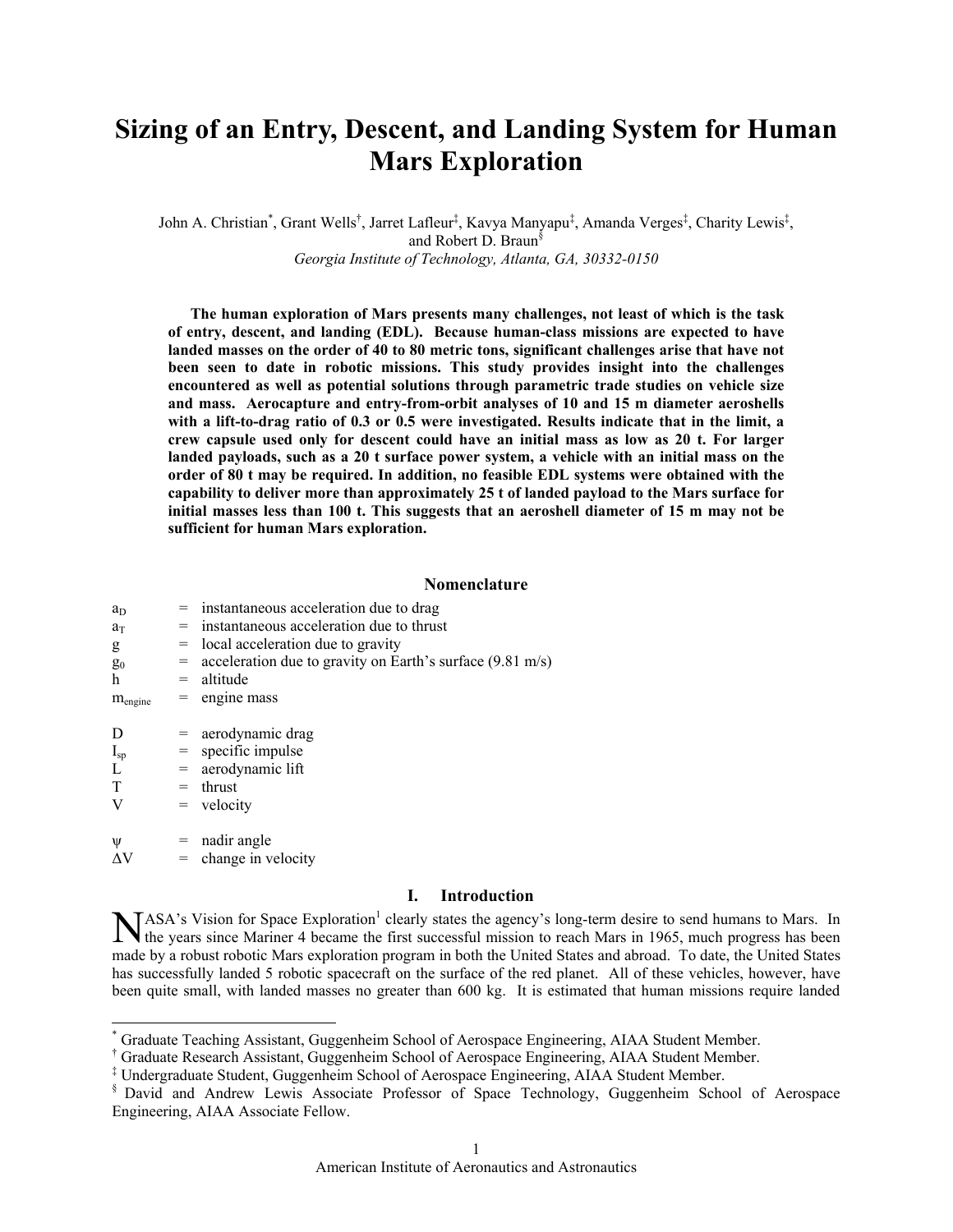masses on the order of 40 to 80 metric tons.<sup>2</sup> This will involve landing approximately two orders of magnitude more mass on the Martian surface in a single landing than has been achieved to date. Such a task is not to be taken lightly. Indeed, among the most difficult tasks in any mission to the Martian surface is Entry, Descent, and Landing (EDL).

The EDL systems proposed in this paper are designed to be capable of landing human-class payloads on Mars. Restrictions placed on the vehicle (such as deceleration limits) make these systems suitable for crewed descent, although they could also be configured to deliver cargo. This study includes the examination of a number of possible descent scenarios, sequences, and trajectories in conjunction with the required hardware. Using an Apollo-like capsule (blunt body with sidewall angle of 32º) and assuming a conservative atmosphere as a baseline, this study performs two sweeps of vehicle mass and size for each scenario: one at an angle of attack of -21.7º (hypersonic liftto-drag ratio of 0.3) and one at an angle of attack of -40.8º (hypersonic lift-to-drag ratio of 0.5). This information is employed to size the EDL system with the objective of achieving the greatest landed mass for a given entry mass. Here, analysis focuses on sizing of the ablative thermal protection system, aeroshell, parachute system, propulsion system (including tanks and engine), reaction control system and other subsystems. The study is concluded by placing these findings in context of proposed human Mars architectures and the Vision for Space Exploration. While most estimates place the first human mission to Mars more than 25 years in the future, there is a serious need to begin work today. Knowledge gained now may be leveraged to guide robotic precursors, maximize the return from lunar testing, and improve current human Mars mission concepts.

# **II. Overview of Martian Environment**

#### **A. Atmosphere Model**

The atmospheric density on Mars varies significantly with season, dust content, position (latitude), and time of day. These parameters were randomly varied for 1000 cases using Mars-GRAM 2005 in order to create atmosphere

profiles. Mars-GRAM is a widely used Mars atmospheric model which uses the MOLA (Mars Orbiter Laser Altimeter) reference altitude, measured from data collected on the Mars Global Surveyor spacecraft.

Cumulative distribution functions of density were constructed for each altitude from -8 km to 152 km MOLA. The density at the 30% point for the 0 km cumulative distribution function was chosen. Using this 0 km 30% value, the atmosphere with the lowest 4 km density was baslined. This atmosphere satisfies hydrostatic equilibrium, resulting in a realistic and conservative atmosphere. The resulting density profile gives a MOLA 0 km density of 0.012439 kg/m³. Approximately 70% of the atmospheric density profiles simulated had a higher 0 km density. This baseline density profile is shown in Figure 1.



**Figure 1. General Density Profile.** 

#### **III. Baseline Mission Profile**

The baseline mission profile investigated in this study begins by inserting the crewed spacecraft into orbit around Mars using aerocapture. After aerocapture, propulsive maneuvers insert the vehicle into an acceptable parking orbit and then deorbit the vehicle when it is ready to descend to the Martian surface. After a lifting entry, the capsule continues to decelerate (both with and without parachutes) until the initiation of a propulsive descent phase. This powered flight phase continues until the vehicle safely touches down on the surface of Mars. The EDL systems explored within this study were designed to accommodate landing sites with elevations at or below 0 km MOLA.

#### **A. Aerocapture**

Aerocapture slows a spacecraft from hyperbolic to orbital speed in a single pass through the atmosphere of a planet. An aerocapture schematic is provided in Figure 2. The spacecraft was assumed to enter the atmosphere with a velocity of 6 km/s. This is a lower velocity in a wide range of interplanetary trajectory options.<sup>3</sup> The target postaerocapture orbit for this investigation was an elliptical orbit with a semi-major axis of approximately 5,212 km and an eccentricity of 0.34. The aerocapture trajectory was simulated using the Program to Optimize Simulated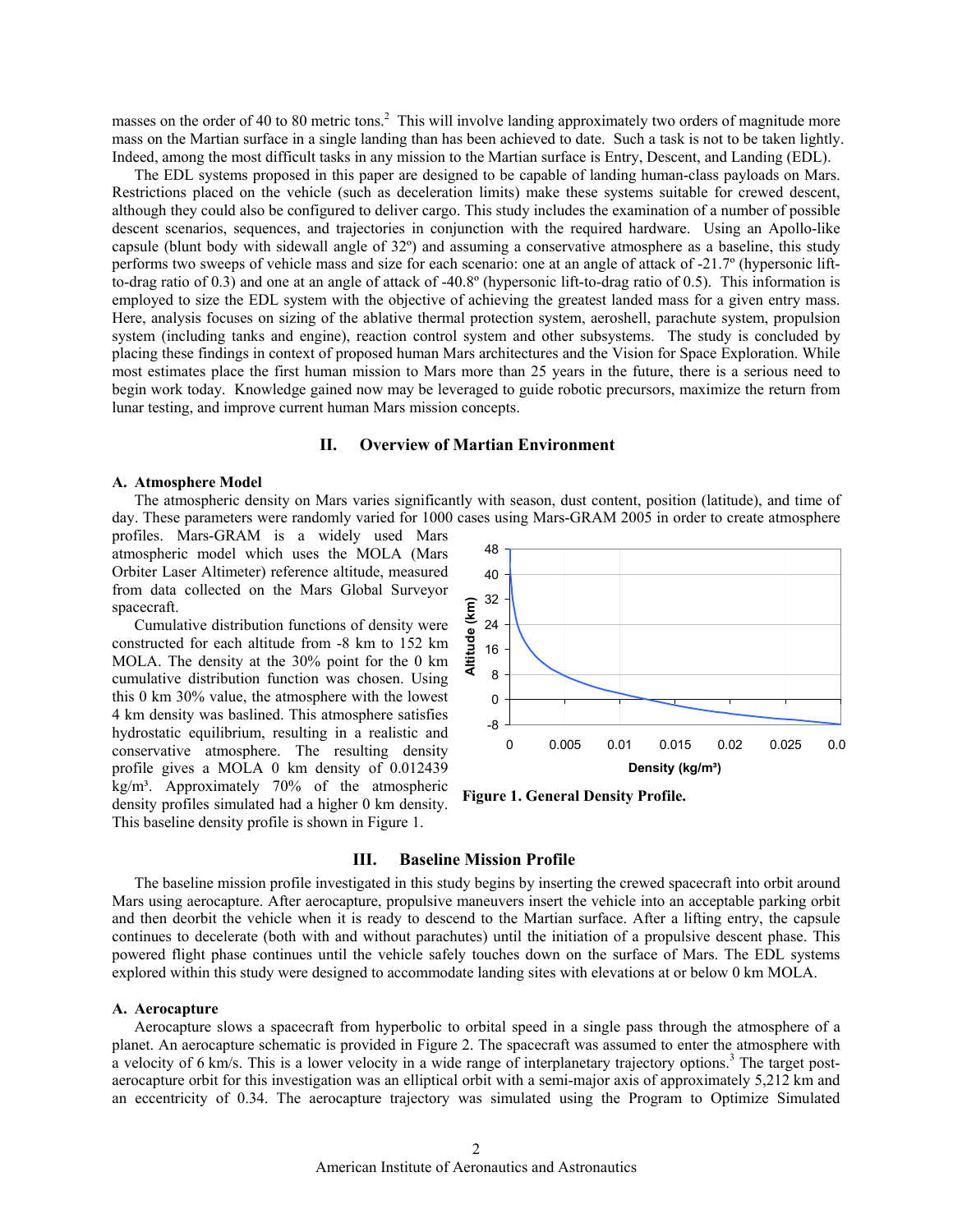Trajectories (POST)<sup>4</sup> and flown with lift down for both an L/D of 0.3 and an L/D of 0.5. A lift-down trajectory was chosen for aerocapture because these trajectories give the lowest peak deceleration and it was assumed that the crew would be deconditioned and unable to tolerate high accelerations after the interplanetary transit.

## **B. Orbital Maneuvering**

After the aerocapture maneuver, a ∆V is performed at apoapsis to raise periapsis and establish an elliptical parking orbit (Figure 2). The crew will remain in this orbit until ready to descend to the surface. Additionally, orbiting assets (such as the vehicle required to carry the crew back to Earth) could be placed in this type of orbit. From this orbit, another propulsive  $\Delta V$  is used to deorbit the craft (Figure 2) such that it meets the 4 km/s entry velocity and approximate -14.5° flight path angle dictated by the selected undershoot entry condition.

Together these maneuvers have the potential of being quite expensive. The post-aerocapture semi-major axis and the relative orientation of the deorbit and parking orbits was varied such that the sum of parking orbit insertion and deorbit burns is minimized. The post-aerocapture orbit is constrained to a 3,440 km apoapsis radius due to aerocapture considerations while the parking orbit is constrained to a 3,780 km periapsis radius in order to maintain a safe 400 km periapsis altitude\*\*††. This optimization results in a 63.8 m/s ∆V to raise periapsis and enter a parking orbit with an eccentricity of 0.3 and a 137.6 m/s ∆V to initiate the deorbit maneuver. A 25% ∆V margin is applied, resulting in an optimized  $\Delta V$  of 251.8 m/s.



**Figure 2. Aerocapture and orbital maneuvers.** 

# **C. Entry**

 $\overline{a}$ 

For the purposes of this study, an entry-from-orbit velocity of 4 km/s is targeted in order to determine the entry corridor based on: (a) the lift-down trajectory with the most shallow flight path angle that allows for entry without skipping out (the overshoot trajectory) and (b) the lift-up trajectory with the steepest flight path angle having a peak deceleration of 5 g (the undershoot trajectory). The 5 Earth-g limit is considered the maximum deceleration that a deconditioned human crew can tolerate for short durations.<sup>5</sup> The flight path angle range between the lift-down and lift-up trajectory angles provides a navigable entry corridor.

Entry and non-propulsive descent trajectories are computed using the three-degree-of-freedom version of POST. This tool allows for trajectory optimization based on specified lift-up or lift-down conditions achieved through various entry angles. POST also allows for the modeling of deployables such as parachutes.

<sup>\*\*</sup> For reference, Mars Odyssey planned for a circular final orbit with a 400 km altitude,<sup>6</sup> and Mars Global Surveyor planned for a final orbit with a 378 km mean altitude.<sup>7</sup>

<sup>††</sup> An additional optimization routine is used to vary post-aerocapture and parking orbit periapsis in order to minimize total ∆V. These periapsis constraints were chosen since results indicate that post-aerocapture periapsis should be as high as practicable and parking orbit periapsis should be as low as practicable.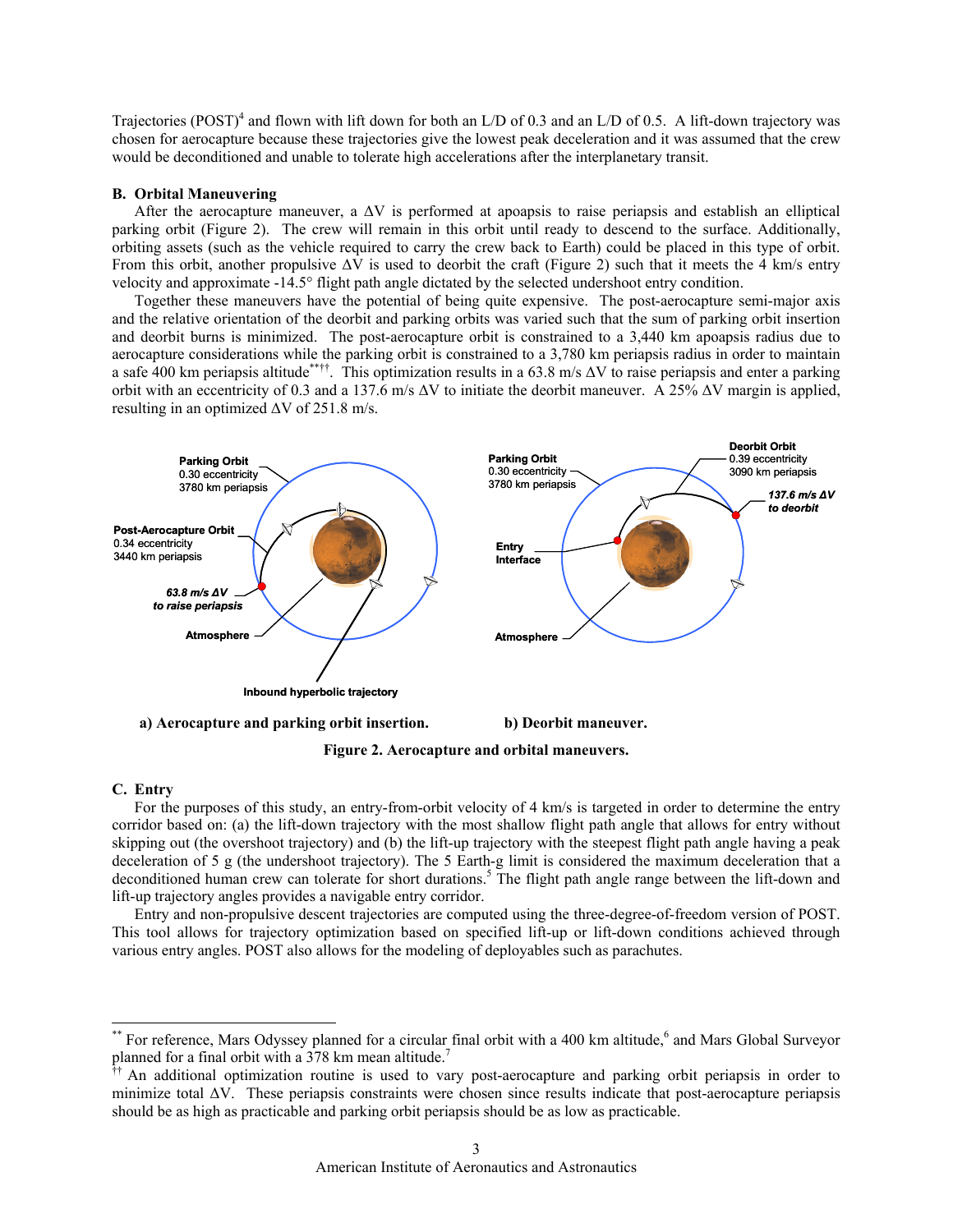# **D. Descent**

Two types of descent sequences were investigated: one that uses parachutes and one that does not . When using a parachute, the vehicle deploys a 30 m diameter disk-gap-band (DGB) parachute at Mach 3. A DGB parachute was chosen due to its proven performance at supersonic velocities in low density environments. The parachute was not allowed to grow beyond 30 m due to performance and fabrication concerns.<sup>2</sup> Additionally, the parachute was not permitted to begin deployment before Mach 3 due to aeroheating and area oscillation concerns in regimes approaching March 3 (deployment and inflation tests have been successfully performed up to about Mach  $2.7<sup>8</sup>$ ). Descent scenarios that do not employ a parachute system make up the difference in deceleration propulsively during the powered descent phase.

Previous studies have suggested<sup>6,7</sup> that, even with optimistic parachute assumptions, a substantial propulsive descent capability is required for any human-class Mars landing mission. In order to estimate corresponding

propellant and propulsion system mass requirements, propulsive descent analysis is performed by numerically integrating the nonlinear differential equations of motion of the gravity-turn control law. This control law was originally developed for the 1966-1968 lunar Surveyor landings and specifies that a spacecraft's thrust vector is maintained in the orientation opposite its velocity vector. Typically, the termination of a gravity turn is when the nadir angle, relative velocity, and height above ground level are all zero or the requisite values.

For the purposes of this study, two-dimensional gravity turn trajectories are assumed to occur over a flat Mars. The free body diagram and associated equations of motion are shown in Figure 3 and Eqs. (1).



**Figure 3. Gravity Turn Free Body Diagram.** 

Two force equations can be developed for the x and y directions, and these can be manipulated to yield Eqs. (1).

$$
\dot{\psi} = \frac{a_L - g \sin \psi}{v}
$$
\n
$$
\dot{\nu} = g \cos \psi - a_T - a_D \tag{1}
$$

A final required relationship is a description of vehicle mass change over time. This is given by the definition of specific impulse, which can be rearranged to yield Eq. (2).

$$
\dot{m} = -\frac{T}{g_0 I_{sp}}\tag{2}
$$

 The equations of motion are integrated over small timesteps to yield trajectory data and to generate thrust, ∆V, and propellant mass fraction requirements. Two significant assumptions of the implementation of this integration are

- 1) Lift is zero, as lift capabilities are assumed to be kept in reserve during propulsive descent.
- 2) Thrust is constant throughout the gravity turn, with no engine gimbaling. A study to optimize ∆V via throttling and gimbaling was performed on a sample case but showed only small differences in overall requirements. Further, ∆V optimization results are not shown since unmodeled considerations (e.g., range safety, winds, and density uncertainty) contribute substantially to the propellant requirements.

From a propellant mass perspective, it is desirable to begin the gravity turn burn as late as possible, which allows maximum aerodynamic deceleration and minimizes gravity loss. However, if the burn begins too late, thrust requirements become unreasonably large since lower Mach numbers also occur at lower altitudes, meaning the vehicle must zero its velocity in less and less time. Previous studies indicate that a thrust level of around 1.0 MN encompasses most reasonable cases of interest.

A simulation was developed that seeks to minimize the vehicle mass (minimizing the sum of the propellant mass and propulsion system mass) by altering the time at which the gravity turn is initiated. The primary constraint during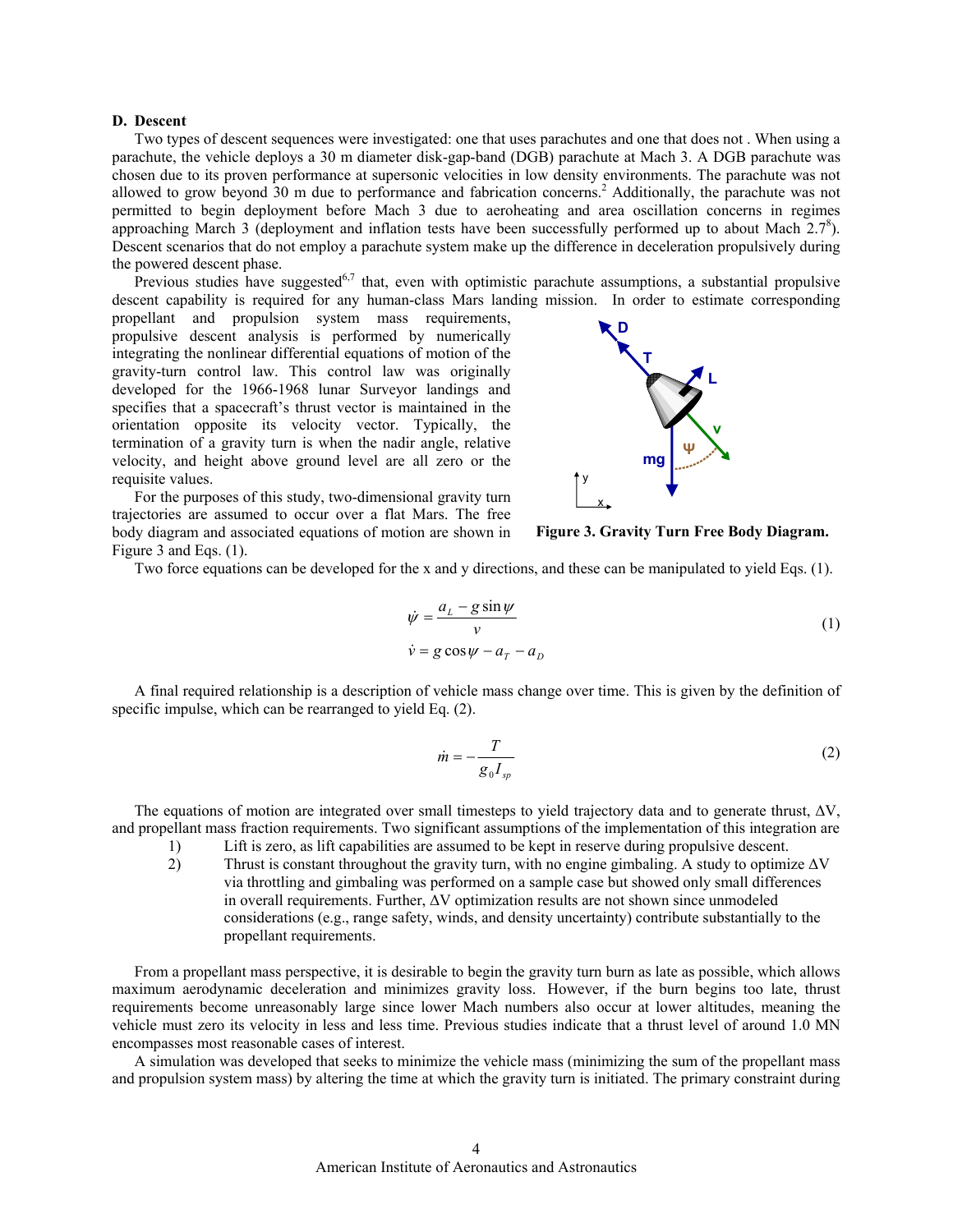this optimization is a 5 Earth-g deceleration limit. Despite this constraint, none of the feasible cases investigated exhibited peak accelerations above  $3.8 \text{ m/s}^2$ .

To find the gravity turn initialization time that yields the minimum mass, the search algorithm used the POST trajectory discussed in the Section III.C. Starting at the ground and moving backwards in time, the search algorithm looks for the minimum propellant/propulsion system combined mass that satisfies the deceleration constraint. It should be noted that most of the optimized cases required a total vehicle thrust less than 1.0 MN, while a few cases on the extremes of the parametric search required total thrust levels that were slightly higher.

#### **E. Landing**

It is desired that a hover and cross-range capability be built in to the powered descent profile which allows for final landing maneuvering and hazard avoidance. The hover and cross-range maneuver shown in Figure 4 assumes a cross-range requirement of 500 m at a 50 m altitude and provides a conservative estimate on ∆V and propellant requirements. This maneuver consists of three parts: a cross-range acceleration, a cross-range deceleration, and a vertical descent. Equations of motion were developed and are evaluated in MATLAB after the termination of a gravity turn trajectory at 50 m MOLA altitude and zero velocity; typically, ∆V required for this cross-range maneuver is approximately 265 m/s.



**Figure 4: Hover and Cross-Range Maneuver.**

# **IV. Vehicle Configuration**

The Apollo-like blunt body shape presents a number of significant configuration challenges when used for human-class Mars missions. Major configuration issues were addressed in the areas of heatshield design, cargo unloading, and engine placement.

Most of the EDL challenges center around the heatshield design. The first hurdle is to determine if one or two heatshields will be required for the aerocapture and entry maneuvers. Due to the decision to use carbon-carbon over fiber-form as the TPS material (see section V.A for more details), a single heatshield was shown to provide better performance. However, it is estimated that fabrication limitations will prevent any one carbon-carbon panel from exceeding approximately 5 m in its largest dimension. The carbon-carbon sections, therefore, must be paneled to cover the 10 m and 15 m diameter vehicles, resulting in numerous seams along the windward side of the vehicle. While not desirable, these seams are not considered to be a showstopper. A graphical representation of how the carbon-carbon tiling may be configured is shown below in Figure 5.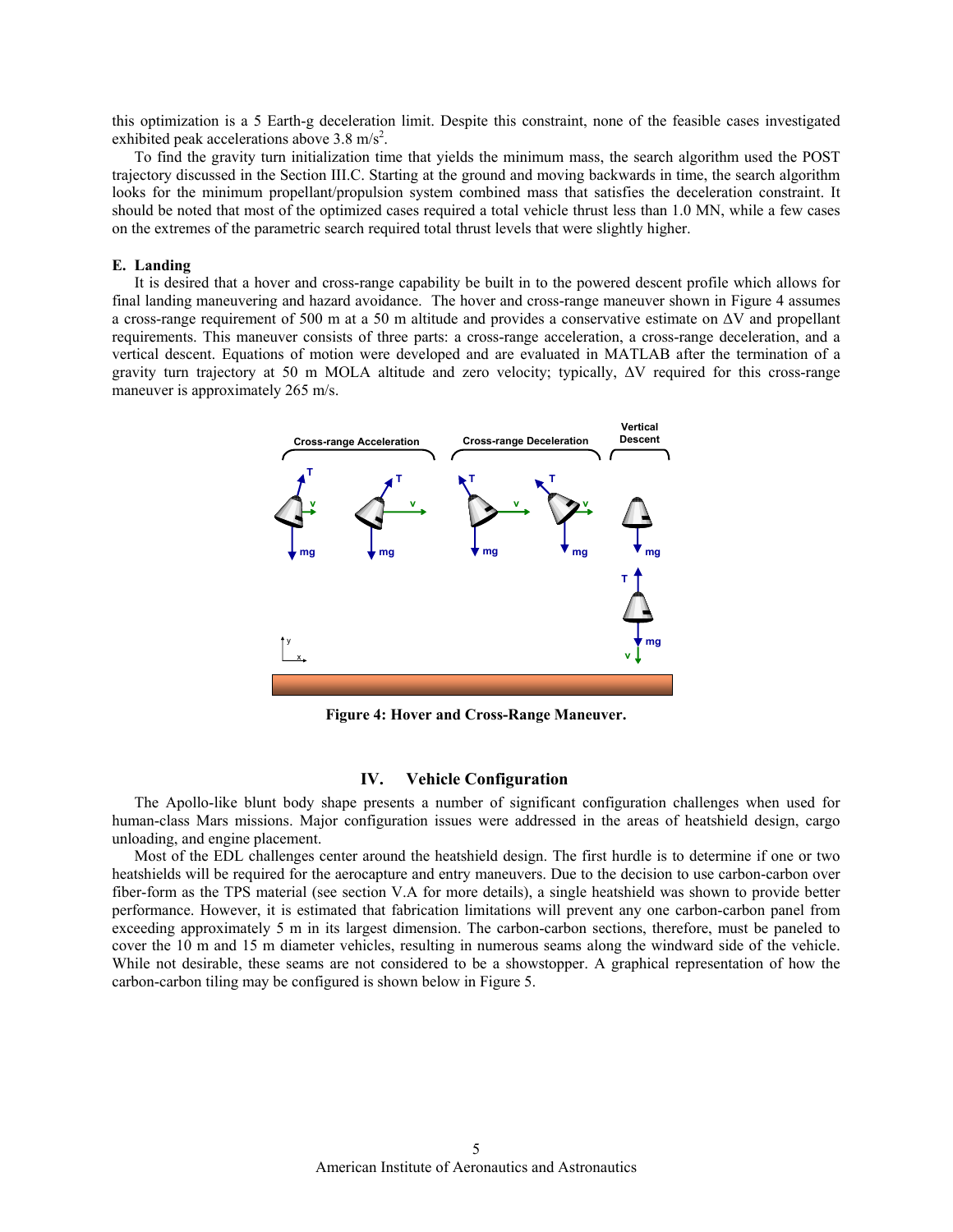

**Figure 5: Carbon-carbon tile configuration for 10 m and 15 m diameter vehicle.** 

After entry, the heatshield must be moved to expose the descent engines. At least two options are available to expose the descent engines: (1) the vehicle may drop the heatshield prior to engine ignition or (2) doors may be opened in the heatshield to expose the engines. Significant challenges were encountered in both of these options. For the first option, the ballistic coefficient of the vehicle is greater than that of the heatshield (even with a 30 m DGB parachute deployed). Until the ballistic coefficient of the heatshield becomes greater than that of the remainder of the vehicle it will remain pressed against the bottom of the vehicle. Under these conditions, if the heatshield does become separated from the vehicle there is a significant risk of recontact between the heatshield and the vehicle/parachute. The second option (doors in the heatshield to expose engines) requires additional seams and/or penetrations in the heatshield, adding complexity and potential failure modes. Other options that were assessed, but dismissed as too complex or risky, include the following:

- 1. Engines that deploy off the side or top of the vehicle. This was seen as too complicated with too many failure points to be acceptable for a human mission.
- 2. Engines facing towards the leeward side of the vehicle (engine bells at or near the apex of the cone). This would require the crew to experience a 180º rotation during the EDL sequence, creating unacceptable crew acceleration conditions. Note that the crew would end the EDL sequence facing the opposite direction of the way they started (i.e. the acceleration during entry may be eyeballs-in, while acceleration during powered descent would be eyeballs-out).

Cargo unloading on the Martian surface also imposes configuration challenges. The first problem is unloading the cargo from a high platform above the surface. Due to the landing gear and the size of the engines and propellant tanks, it is unlikely that the cargo will be very close to the Martian surface. One of the major advantages of the 15 m diameter vehicle is the significant increase in space that would allow the cargo to be placed lower to the ground. A second problem relates to the vehicle backshell: is the backshell dropped prior to landing? Here, the driving case is considered to be a crewed vehicle or one with a pressurized payload. In this scenario, as has been shown in previous studies,<sup>8</sup> significant mass, volume, and complexity penalties may be incurred by separating the backshell from the pressure vessel and primary structure. The baseline configuration, therefore, employs a backshell that is integral to the vehicle's primary structure and is not discarded.

Descent engine configuration presents a number of interesting challenges for a vehicle of this shape. A configuration trade was performed that investigates the use of one large engine or multiples of smaller engines for the 10 m and 15 m diameter vehicles (see Figure 6 and Figure 7, respectively).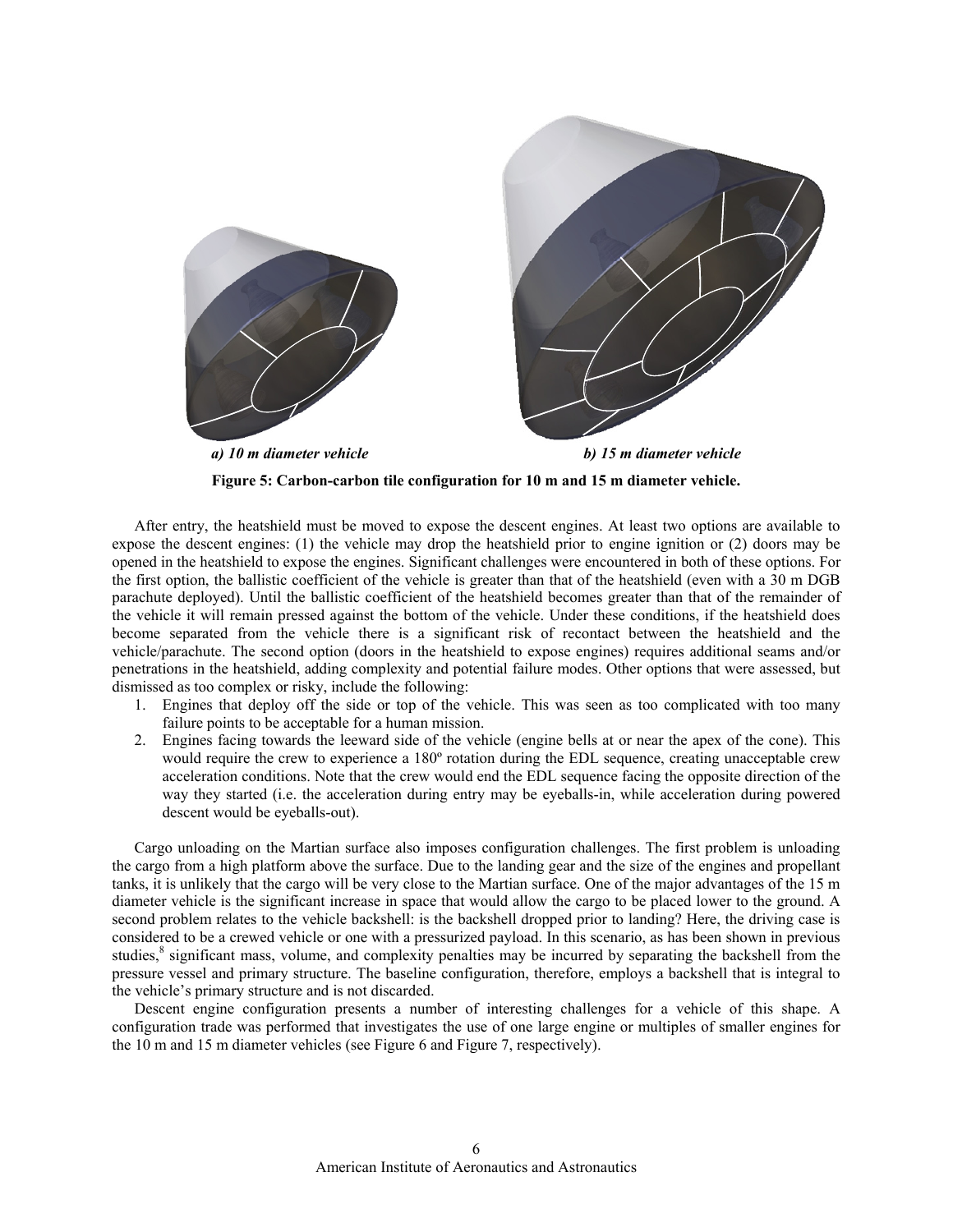

**Figure 6: Engine configuration options for 10 m diameter vehicle.** 



**Figure 7: Engine configuration options for 15 m diameter vehicle.** 

A review of Figure 6 and Figure 7 shows that the 4-engine options creates for the largest amount of useful area for the payload and propellant tanks while allowing ample space for access to the vehicle's outer wall. This option could also allow for some engine-out capability if each engine has sufficient gimbaling authority. Note that engine clusters consisting of more than four engines were not considered due to concerns of increasing system complexity.

# **V. EDL Subsystem Sizing Methodology**

#### **A. Heatshield Sizing**

Heatshield mass estimation consisted of two distinct segments. The first involved calculating the mass of the TPS material required to protect the vehicle during Mars aerocapture and entry, while the second provided a mass estimate of the underlying structure. The TPS mass was estimated by calculating the required TPS thickness and insulation thickness at the stagnation point of the heatshield (computed using 1-D finite difference heat transfer calculations). A previous study by the authors<sup>7</sup> selected the ablative material PICA (phenolic impregnated carbon ablators) for the TPS material. Due to concerns with manufacturing large, relatively thick panels of PICA, carboncarbon over fiber form was chosen for this study. Additionally, it is worth noting that carbon-carbon experiences no recession over the temperatures experienced during Mars aerocapture or entry for any of the cases investigated.

In determining the TPS mass, the carbon-carbon was assumed to be 1 mm thick (density of 1890 kg/m<sup>3</sup>) and the thickness of the fiber-form insulation (density of 180 kg/m<sup>3</sup>) was chosen such that the temperature at the bondline remained below 250º C at all times. This maximum temperature was selected due to limitations of the bondline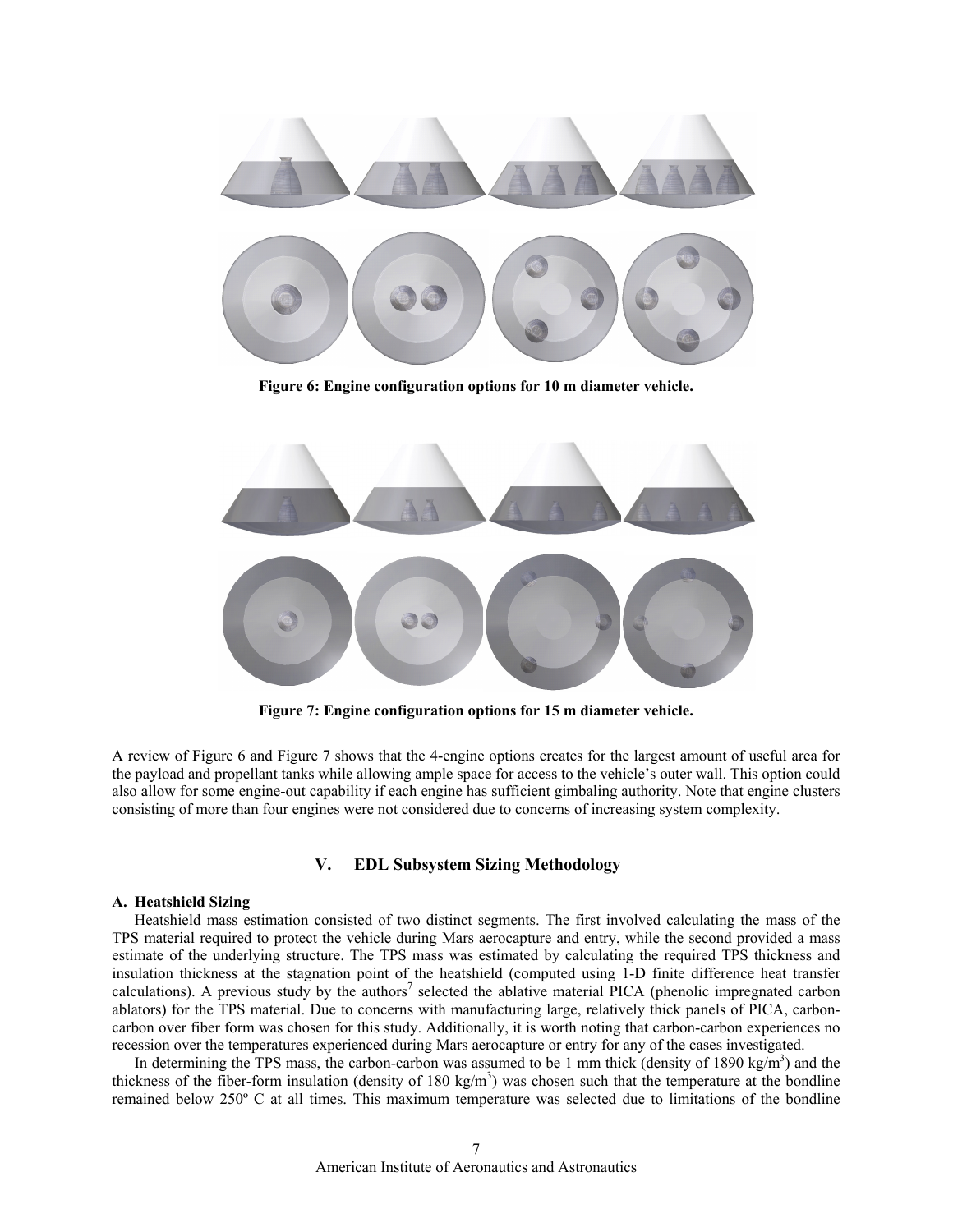adhesive. The underlying heatshield structure was estimated as 10% or 15% of the total entry mass for the 10 m or 15 m diameter vehicles, respectively.

#### **B. Parachute System Sizing**

One of the problems investigated in this study is the feasibility of using parachutes in the descent sequence for human-scale Mars missions. With this in mind, the model used to estimate the parachute mass becomes very important. As with previous Mars missions, a DGB parachute was selected for its proven performance at Mars. Material strength and stability concerns led to a limit on the parachute diameter of 30 m. All of the cases investigated in this study pushed up against this limit and required a 30 m diameter parachute.

A parachute sizing tool was developed to estimate parachute mass. Canopy, suspension line, and riser masses are estimated based on material selection, parachute size, and the vehicle mass. The mortar mass was estimated based on historical mortar data. A simple regression analysis shows that the mortar mass may be estimated by  $M_m$ =2.2 $M_p^{0.5}$ , where  $M_m$  is the mortar mass and  $M_p$  is the parachute mass.<sup>11</sup> The mass of suspension lines, risers, and tapes were sized to withstand the maximum expected load with a factor of safety of 1.5. Due to the high vehicle mass relative to parachute size, an infinite mass inflation was assumed with peak loads occurring at full inflation. These expected loads were estimated using the  $C_k$ -method with  $C_k$  values derived from historical DGB data<sup>13</sup>

#### **C. Backshell and Structure**

Given the nature of human Mars missions, it was not clear that a significant benefit could be gained by dropping the backshell as has been done on recent robotic missions. Experience with crewed capsule-type vehicles (Apollo, Soyuz, etc.) as well as human Mars architecture studies (Mars DRM  $3.0^{10}$ ) suggest that mass, volume, and complexity benefits may be gained through the use of a backshell that is integral with the primary structure. Such a design was employed in this study. The backshell and primary vehicle structure was assumed to constitute 25% of the vehicle dry mass.

# **D. Propulsion System Sizing**

The propulsion system used during the powered flight portion of the EDL sequence will employ a liquid bipropellant engine using methane (CH<sub>4</sub>, density of 422.6 kg/m<sup>3</sup>) and liquid oxygen (LOX, density of 1140.1 kg/m<sup>3</sup>). A LOX/CH4 propulsion system was chosen to remain consistent with the majority of previous human Mars exploration studies.<sup>10,12</sup> This propellant combination is advantageous for Mars missions because of the relative ease by which carbon dioxide in the Martian atmosphere may be converted to methane through the Sabatier reaction  $(CO_2 + 4 H_2 \rightarrow CH_4 + 2 H_2O)$ . The methane produced at Mars through this process may be used as propellant for the crew's ascent vehicle or other devices surface devices (such as LOX/CH4 fuel cells). For maximum commonality with the ascent vehicle, it is desirable to use the same propellant (or even engines) on both the descent vehicle and ascent vehicle. Finally, it was assumed that the LOX/CH4 engine used on this vehicle would have a specific impulse on the order if 350 seconds at a mixture ration of 3.5.

The propulsion system sizing algorithm assumes a rubberized engine with a mass dictated by the relationship shown in Eq. (3). This expression is the result of a simple regression analysis performed on thrust vs. mass data for a number of conceptual LOX/CH4 engines.

$$
m_{engine} = 0.00144*T + 49.6\tag{3}
$$

Note that this equates to an average engine thrust-to-weight ratio (on Earth) of about 67 for the vehicles investigated in this study. Additionally, propellant tanks were assumed to be made of titanium and have an operating pressure of approximately 1.38 MPa (burst pressure of ~2.76 MPa).

# **E. Orbital Thruster and Reaction Control System Sizing**

The orbital maneuvering system (OMS) and reaction control system (RCS) provide orbital maintenance and vehicle orientation capability. The 12-thruster configuration used in both vehicles is based on the configuration used by Apollo command module. A hypergolic RCS system, using monomethyl hydrazine (MMH, density of 878  $kg/m3$ <sup>14</sup> and nitrogen tetroxide (N<sub>2</sub>O<sub>4</sub>, density of 1440 kg/m3),<sup>14</sup> was chosen for historical reasons – most RCS systems designed to date have relied on hypergolic propellants for simplicity and reliability. Each individual thruster was assumed to have a mass of 3.8 kg, operate at a mixture ratio of 2.16, and have a specific impulse of approximately 289 seconds. The propellant tanks were sized in a fashion similar to that of the main propulsion system.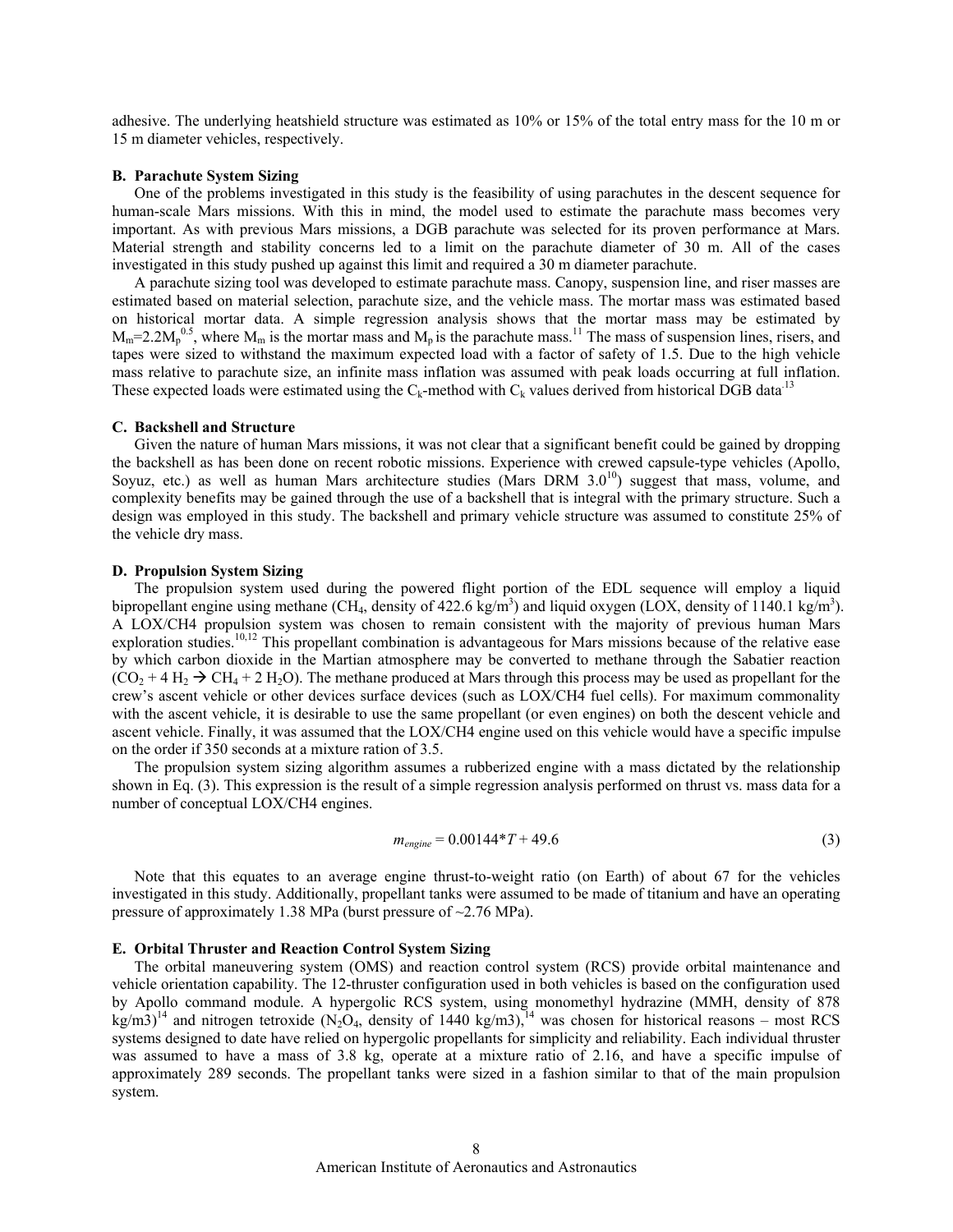# **F.** Command, Control, and Communications  $(C^3)$

Communication with the vehicle will be required during transit to Mars, during the time between aerocapture and entry, and after entry. It was estimated that the required data rates to fulfill mission needs will be on the order of 10s of kbps, although the required data rate may be highly variable. For the crewed version of this vehicle, a higher data rate may be required (video transmissions may require data rates up to 10s of Mbps<sup>15</sup>), although the high bandwidth communication required for this mission would be book kept separately under the human-specific payload. The baseline communications will consist of a 100 kbps X-band link (8 GHz) that will utilize a network that possesses capability similar to that of the Deep Space Network. From a mass sizing standpoint, it was assumed that the vehicle will carry two amplifiers, two transponders, one primary high-gain antenna, and two smaller lowgain antennas.

#### **G. Power**

It was assumed that power is provided by an outside source (service module or cruise stage type device) during the transit from Earth to Mars. Once in the Mars vicinity, the vehicle must separate from the service module to prepare for aerocapture. From this point forward, the vehicle must provide power to run critical systems and support the payload. It was assumed that LOX/LH2 fuel cells would provide power for up to 72 hours after separation from the service module to allow time for aerocapture, on-orbit checkout, and landing site phasing (LOX/CH4 fuel cells are also worth investigating if methane remains a top fuel choice for the descent or ascent vehicle). The LOX/LH2 fuel cells were assumed to consume  $0.34$  kg of  $O_2$  and  $0.05$  kg of  $H_2$  while producing  $0.36$  kg of H2O for every kWhr of energy produced. Additionally, assuming shuttle-class fuel cells, each fuel cell unit would to have a mass of 91 kg and be capable of producing approximately 4.7 kW (peak of 12 kW).<sup>15</sup>

Prior to entry, the fuel cells will be shut-down and power will be drawn from a bank of lithium-ion batteries for a period of approximately 12 hours. This should provide sufficient time for entry, descent, and landing followed by initialization of (or connection to) the surface power source. The lithium-ion batteries were assumed to have an energy density of 0.15 kW-hr/kg.

To support a human crew or a large payload, it was assumed that the vehicle must be capable of supplying approximately 9 kW of electrical power.

## **H. Landing Hardware**

Some form of landing hardware will be required for the vehicle to make a soft touchdown on the Martian surface. Because this vehicle will carry the crew and other potentially sensitive payloads, landing gear was chosen over other options such as airbags or crushable material. Furthermore, it was assumed that the landing gear mass scales linearly with the vehicle's landed mass. For the purposes of this study, the landing gear mass is approximated as 3% of the vehicle landed mass.<sup>16</sup>

#### **I. Mass Margin**

Given the parametric nature of the designs presented in this study, all subsystem mass estimates are very preliminary. Given the high degree of uncertainty in how subsystem masses may change as potential designs mature, a mass contingency of 30% was applied to the vehicle dry mass.

#### **VI. Trade Study Results**

The surface payload capability for each scenario investigated is shown in Figure 8 and Figure 9. When reviewing these results, first note that payload mass increases nearly linearly with an increase in initial mass for the cases where no parachute is used (black line, propulsive only descent). The cases that make use of a parachute (red line) show slightly better performance over the range of masses investigated, but become less efficient as the vehicle mass increases. In all the cases investigated, the maximum benefit gained by using a parachute is 1.9 t. Also note that some curves end before reaching an initial mass of 100 t. The data points not plotted represent cases where the gravity turn was forced to begin unrealistically early to meet the established thrust and acceleration limits. In these cases, the burn time is long and the propellant lost due to gravity effects is substantial. The large increase in required propellant mass results in the mass of the other subsystems exceeding the available dry mass for the specified initial mass, an infeasible result.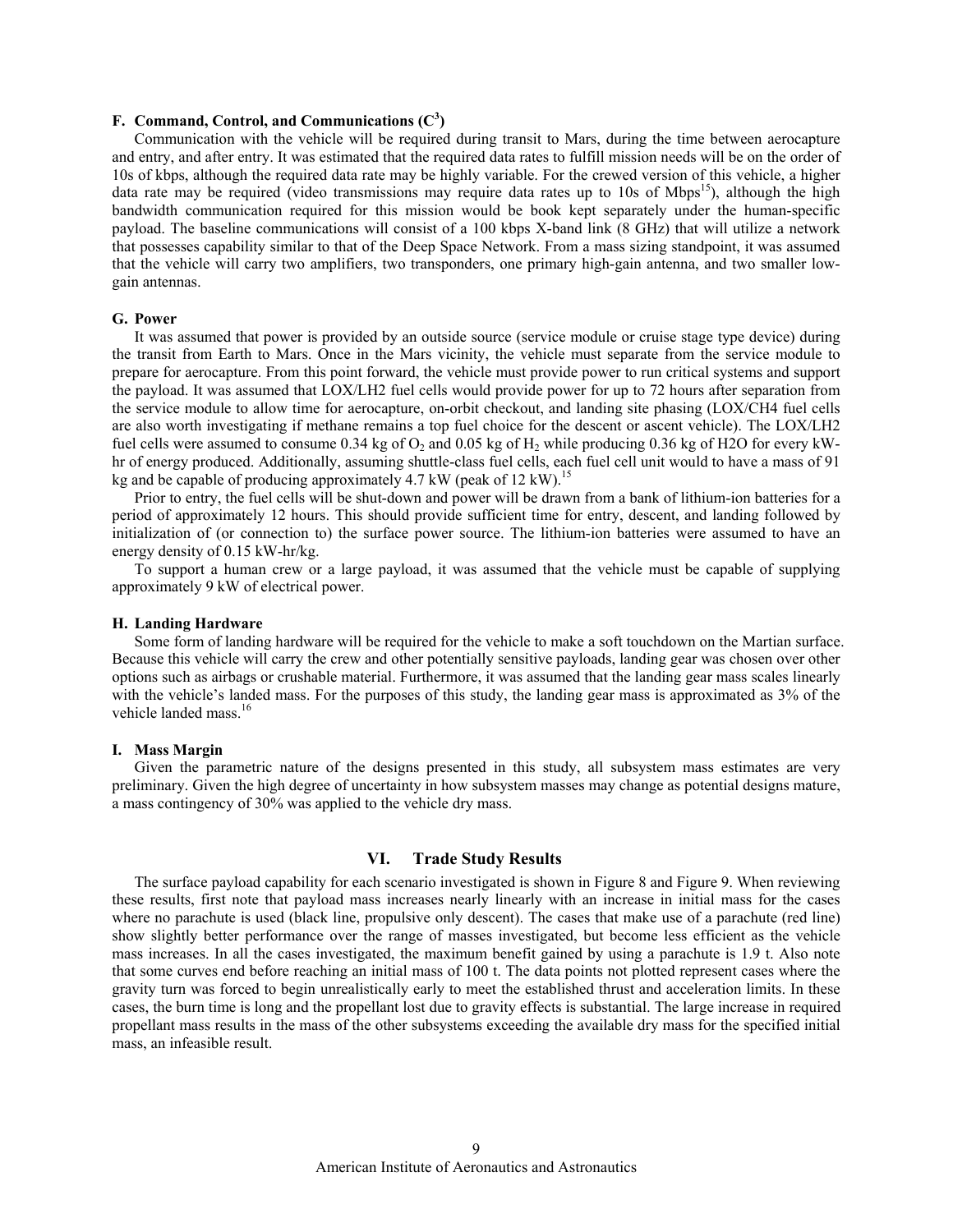

**Figure 8: Payload delivered to the Martian surface for L/D=0.3.** 



**Figure 9: Payload delivered to the Martian surface for L/D=0.5.** 

Comparing the results of the  $L/D=0.3$  and  $L/D=0.5$  cases, it is observed that the cases with the lower  $L/D$  can land slightly larger payloads on the Martian surface. The L/D=0.5 cases, when flown on the pure lift-up entry profiles used in this study, lead to shallower and faster trajectories. This results in the optimal point for the gravityturn initiation to occur at a higher velocity, leading to a lower landed payload mass.

The environmental control and life support system (ECLSS) required to support a crew of six for three days has a mass of approximately 2 t. Carrying the crewmembers themselves will require an additional metric ton. Therefore, using the graphs above, it is estimated that in the limit, a crew capsule used only for descent could have an initial mass as low as 20 t. Other payloads, such as the  $\sim$ 20 t surface power system proposed in the ESAS study,<sup>17</sup> would require a vehicle with an initial mass on the order of 80 t. Note that a larger diameter vehicle may also be required to land payloads of this mass. In addition, no feasible cases were obtained with the capability to deliver more than approximately 25 t of payload to the Mars surface for initial masses less than 100 t.

It is also useful to view this data in terms of percentage of the vehicle's initial mass. This data is shown below in Figure 10 and Figure 11. Note that vehicles with initial masses between 40 t and 80 t deliver landed payloads on the order of 15% to 30% of the initial mass.

To gain a feel for individual subsystem contributions to the overall vehicle mass, two example pie charts are shown in Figure 12 for the 15 m diameter, 60 t vehicle flown at an L/D of 0.3.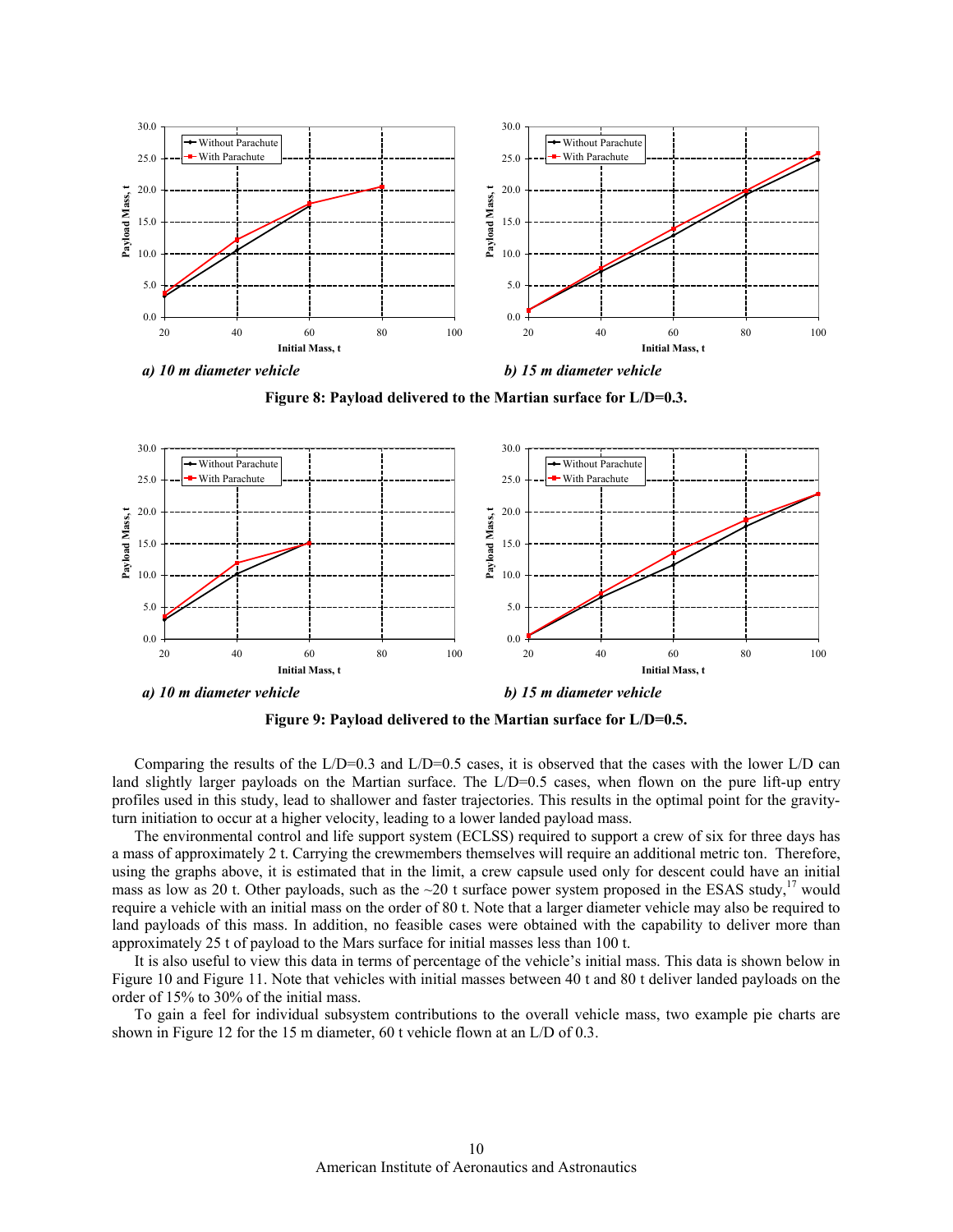

Figure 10: Payload delivered to the Martian surface as percentage of initial mass for L/D=0.3.



**Figure 11: Payload delivered to the Martian surface as percentage of initial mass for L/D=0.5.** 



**Figure 12: Mass breakdown for 15 m diameter, 60 t vehicle for L/D=0.3.**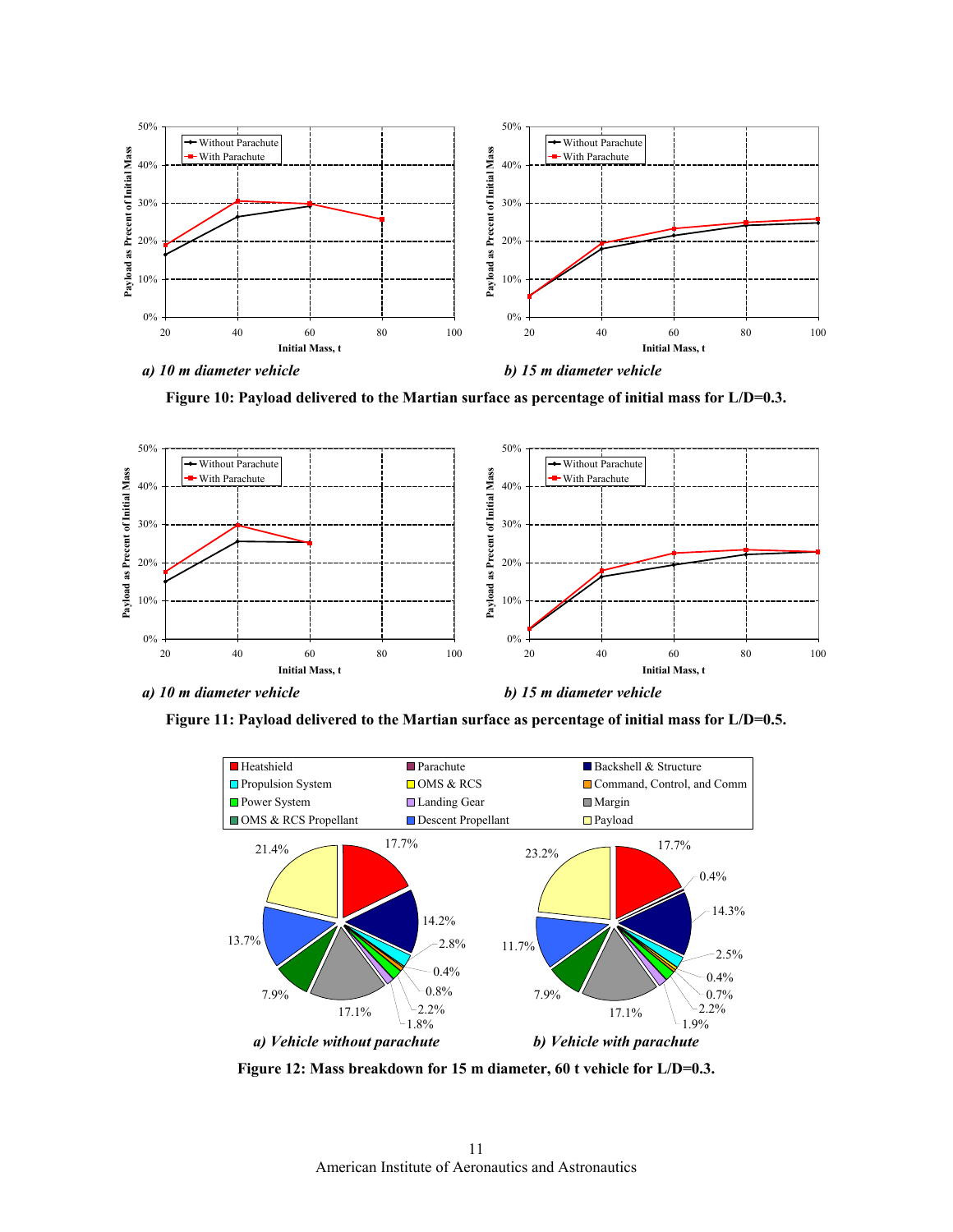# **VII. System-Level Implications**

Given the four-engine configurations shown in Figure 6 and Figure 7, pressurized volumes will not be able to exceed approximately 60  $m^3$  and 287  $m^3$  in the 10 m and 15 m diameter vehicles, respectively. A significant portion of this pressurized volume will be taken up by cargo, crew accommodations, and other subsystems, resulting in a habitable volume that is noticeably lower. According to NASA-STD-3000,<sup>5</sup> a six-person crew would require a habitable volume of no less than  $\sim 60$  m<sup>3</sup> (with optimal performance at habitable volumes greater than  $\sim 120$  m<sup>3</sup>) for durations on the order of the transit time from Earth to Mars. Based on these criteria, the crew would need a separate habitat for the transit to and from Mars if the 10 m diameter vehicle was chosen. Additionally, it should be noted that if the capsule were to be used as crew living quarters on the Martian surface, there is very limited floor space. Given the ceiling height required for humans to comfortably move about on the surface, even the 15 m diameter capsule only has a usable floor area of  $\sim$ 23 m<sup>2</sup>. This underscores the need for a dedicated habitat for a human Mars mission.

Unfortunately, a rigid habitat of sufficient size cannot fit in the capsule shape. In order to land a habitat on the Martian surface, one of two approaches would be necessary: (1) use of an inflatable habitat or (2) flight of a separate entry system for the habitat and other large payloads.

Finally, the capsule diameter will strongly influence the launch vehicle. It is conceivable that a 10 m diameter launch vehicle may exist in the future; however, a 15 m diameter vehicle is much larger than anything currently available or in future plans. One option for large diameter capsules is on-orbit assembly, although such an endeavor may be prohibitive from a cost and complexity perspective.

### **VIII. Conclusions**

This study explored, from a configuration and mass sizing perspective, how a traditional capsule shape may be used for the human exploration of Mars. The results suggest that vehicles with entry masses in the 40-80 t range would be capable of deploying cargo with a mass on the order of 5-20 t. This is equivalent to landed payload masses that account for only 15% to 30% of the initial mass. Note that the payload mass fractions presented here are much lower than has been assumed in many human Mars mission conceptual studies. Indeed, none of the cases investigated in this study were able to land a payloads with a mass exceeding about 25 t. This may become a significant concern if human mission surface components (habitat, power system, ISRU plant, rovers, etc.) cannot be separated into segments with sufficiently small masses. Future work should look into incorporating a detailed EDL design into existing Mars design reference missions to assess the system level impacts.

An additional challenge was shown to be habitable volume (during transit) and usable floor space (once landed on Mars). Due its sloped sidewalls, payload volume restrictions are seen to be one of the major drawbacks of the capsule shape. Despite its drawbacks, the capsule shape is a promising configuration for delivering the crew to the Martian surface. In future work, vehicles with other shapes (biconic, ellipsled, ballute, etc.) should be investigated as they may provide more packaging flexibility for large payloads. Care must be taken with slender body shapes so as to not sacrifice aerodynamic drag area and hence deceleration performance.

# **Acknowledgments**

The authors thank Juan Cruz of the NASA Langley Research Center for help with parachute sizing and John Dec of the NASA Langley Research Center for his advice in TPS materials and sizing.

#### **References**

<sup>1</sup> "Vision for Space Exploration," National Aeronautics and Space Administration, February 2004.<br><sup>2</sup> Braun, R.D., Manning, R.M., "Mars Exploration Entry, Descent and Landing Challenges," IEEE

Aerospace Conference, Big Sky, MT, May 2006<br>
<sup>3</sup> Hofstetter, W.K., Wooster, P.D., Nadir, W.D., Crawley, E.F., "Affordable Human Moon and Mars

Exploration through Hardware Commonality," AIAA-2005-6757, *Space 2005*, Long Beach, California,

30 Aug - 1 Sep 2005. 4 POST, Program to Optimize Simulated Trajectories, Ver. 5.2, NASA Langley Research Center, Hampton, Virginia, Martin Marietta Corporation, Denver, Colorado, 1997.<br>Man-Systems Integration Standards, Revision B, NASA-STD-3000, July 1995.